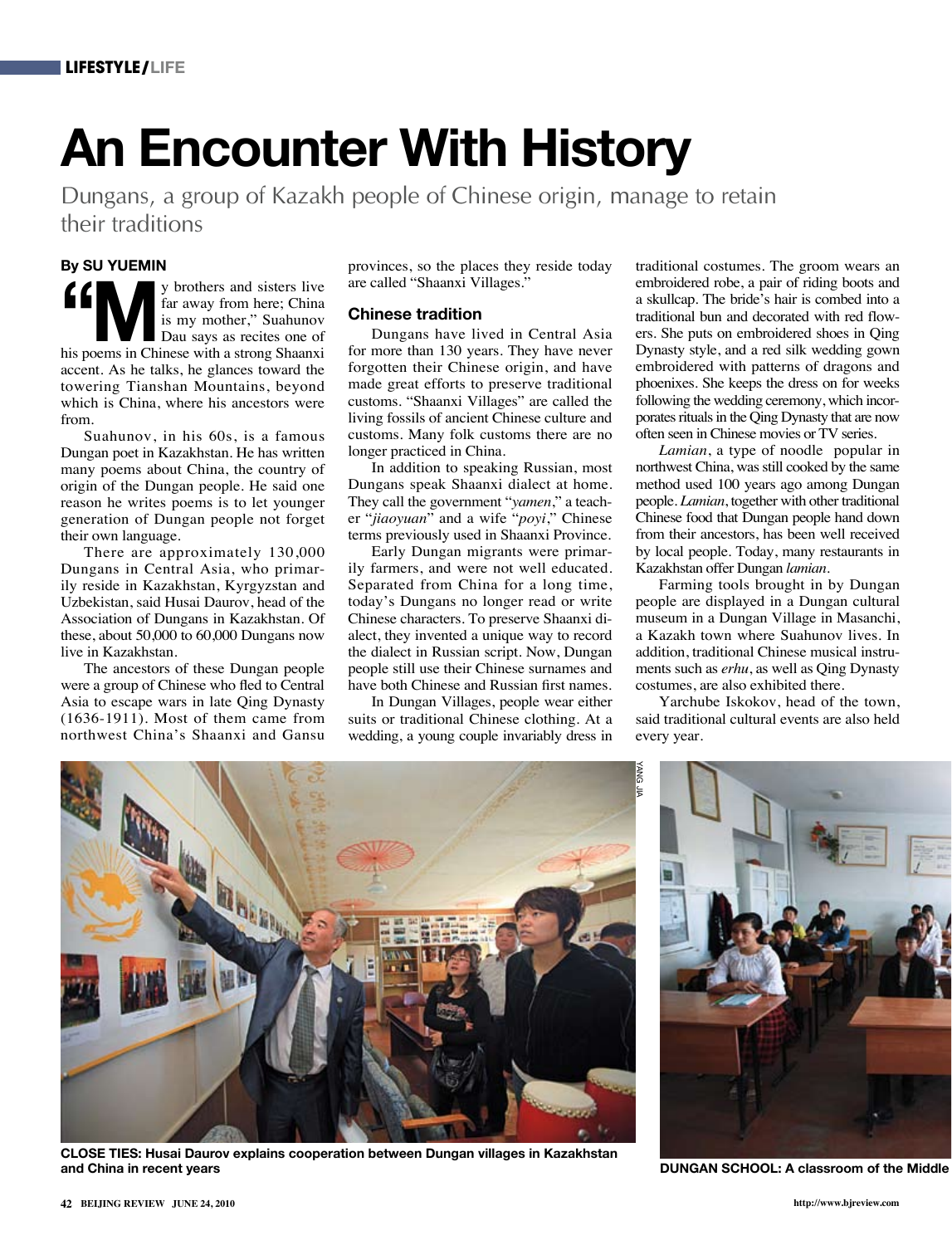Dungan people believe "more children mean more happiness." Many families have four or more children. In Kazakhstan, a mother with more than six kids is called "Hero Mother." Only in Masanchi and another town Sortobe in Kazakhstan, there are more than 600 hero mothers.

#### **Hardworking**

A hundred years ago, Dungan people climbed over Tianshan Mountains and fled to Central Asia, bringing with them farming tools and seeds. Various difficulties they encountered turned them into hardworking people. Upon their arrival in Central Asia, they opened up wasteland and sowed seeds of vegetables such as tomatoes, cucumbers, garlic and scallions. Many of the vegetables were not grown in the region previously.

Today, many Dungans make a living from growing these vegetables and selling them in Kazakhstan's Almaty, or even exporting them to Russia and elsewhere. Statistics show more than half of the veg-

etables consumed in Kazakhstan are grown by Dungans. The vegetables have enriched local people's dining tables, and increased the Dungans' income.

The average annual household income in Dungan Villages is around \$3,000 to \$4,000, and each household owns one to two cars or vans, Daurov said. Vehicles are not for showing off, but necessities to work in the fields and for selling vegetables.

Since the late 1980s, Dungan Villages in Kazakhstan and China, especially Shaanxi Province, have engaged in economic and cultural exchanges more and more frequently. A greater number of Dungans are doing border trade with China. Daurov has visited China many times, bringing back equipment and technologies. They learned greenhouse-planting skills in China, which enabled Dungans to grow vegetables all year round. In recent years, Dungans have also introduced brick making machinery and equipment to produce biscuits and paint from China.

The Kazakh Government carried out

## **The Origin of Dungan People**

In 1864, during the Taiping Rebellion, Hui people living in northwest China (today's Shaanxi, Gansu and Ningxia) began a large scale rebellion against the Qing government which send troops to quell it. In 1877, about 10,000 rebels migrated westward to escape the troops, crossing over the Tianshan Mountains. Several thousand people died on the road, but 3,000 eventually arrived in Central Asia, where they settled down in the border region of the Russia Empire. They were called Dungans (people from the east) by the Tsarist government.

quite favorable policies toward Dungans. In 2002, the government canceled most toll stations along the routes where Dungans transported vegetables to facilitate the vegetable sale of Dungans. After that, the routes were called "green passages" by local people.

#### **Friendly ties**

Dungans attach particular importance to culture and education. In Masanchi town, there are four schools with more than 3,000 students. In two of the schools, students learn Dungan language, as well as Kazakh, Russian and English. In addition, the Association of Dungans in Kazakhstan selects 60 to 70 students each year and sends them to study in China's universities such as Northwest University, Xi'an International Studies University and Lanzhou University. Daurov's son is now studying Chinese in Shanghai-based Fudan University.

Although many Dungans have never been to China, they miss the land. To better preserve their traditions and promote trade and cultural exchanges with China, the association plans to set up Chinese classes in Kazakhstan, aiming to make it more convenient to learn Chinese.

The association now has an office in Xi'an, capital of Shaanxi Province, which facilitates exchanges and cooperation with China. In the meantime, the Shaanxi Government sends Chinese teachers to Kazakhstan to help young Dungan people to learn Chinese and sends agricultural experts to teach vegetable growing and crop planting skills.  $\blacksquare$ 



**TRADITIONAL WEDDING: Traditional wedding dress worn by Dungan women** 

**NEW GENERATION: Dungan children in the backyard of their home in Masanchi town**